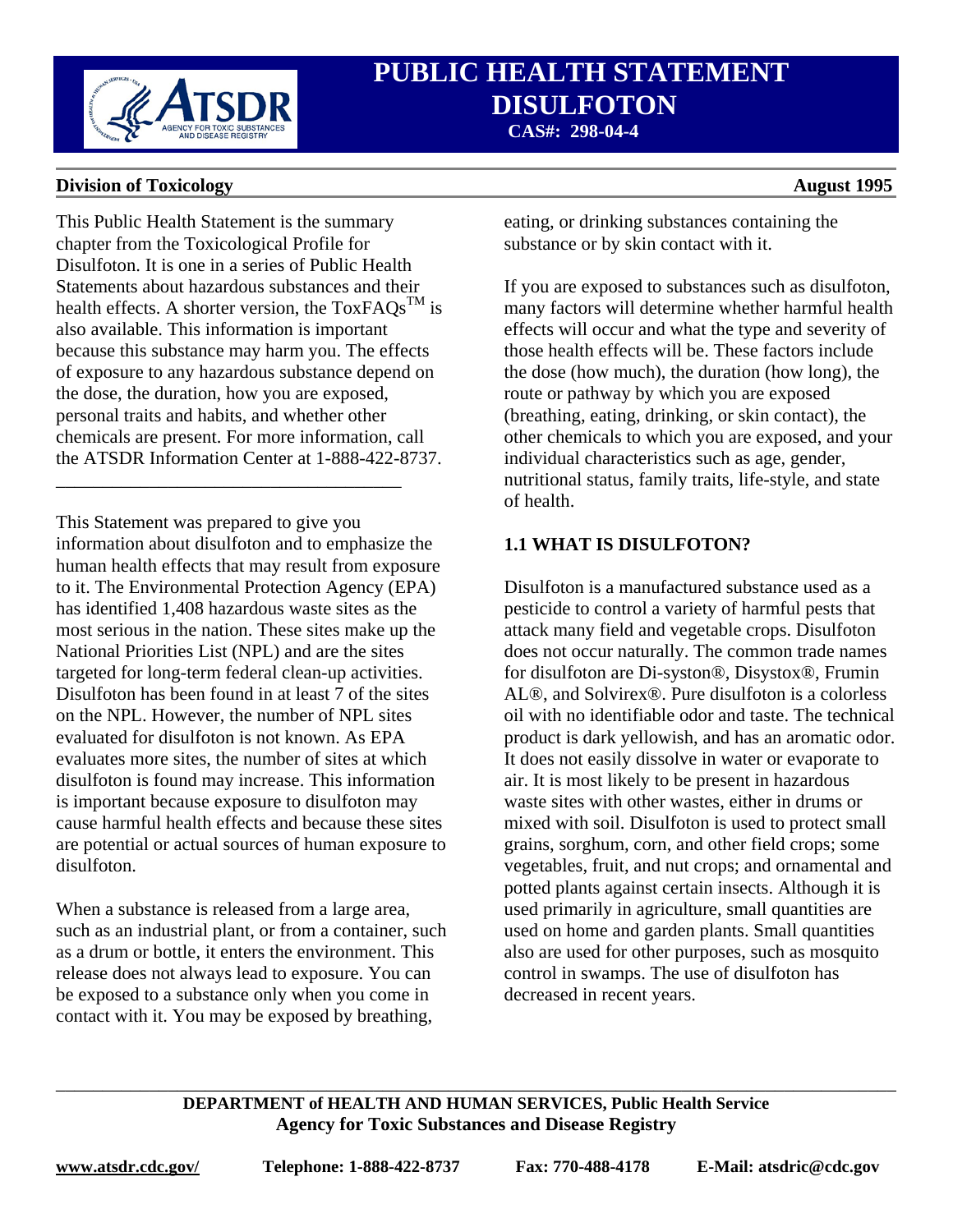

#### **Division of Toxicology August 1995**

## **1.2 WHAT HAPPENS TO DISULFOTON WHEN IT ENTERS THE ENVIRONMENT?**

Disulfoton enters the environment principally when it is applied as a spray or as granules on field crops, vegetables, potted plants, and home gardens. Disulfoton also can enter the environment when it accidentally spills or leaks during storage and transport. Disulfoton may also enter the environment from hazardous waste sites. Environmental contamination by disulfoton mainly affects soil and water. Natural chemical reactions and bacterial attack remove disulfoton from soil and water. Such reactions form some by-products that are more toxic than disulfoton. Fish accumulate disulfoton in their bodies. The levels of disulfoton in fish can be hundreds of times higher than the level in water. Disulfoton binds moderately well to soil and typically does not travel deep into soil with rainwater. Disulfoton has been detected infrequently in groundwater from agricultural soil in California and Virginia. The estimated amount of time required for the concentration of disulfoton in river water to decrease to half of its initial level (half-life) is 7 days. The estimated half-life in soil ranges from 3.5 to 290 days, depending on the nature of the soil and climatic conditions.

## **1.3 HOW MIGHT I BE EXPOSED TO DISULFOTON?**

You may be exposed to disulfoton by breathing contaminated air, drinking contaminated water, and eating contaminated food. Disulfoton is rarely detected in air. In 1980, a low level of disulfoton was detected in 1 of 123 air samples collected from 10 locations in the United States. The average concentration at this site was 0.1 nanogram (ng) in 1

cubic meter of air  $(1 \text{ ng} = 1/1,000,000,000 \text{ th})$  [one billionth] of a gram). Disulfoton has not been detected in drinking water. Low levels of disulfoton (0.05–1.0 milligram in a kilogram [mg/kg] of food)  $(1 \text{ mg} = 1/1,000 \text{ [one thousandth]} of one gram)$  are sometimes found in some grains, fruits, and vegetables treated with this pesticide. Because the levels in food are higher than levels in air and water, you are more likely to be exposed to disulfoton by eating contaminated food. The Food and Drug Administration (FDA) estimated that the average intake of disulfoton in food per day for a 14- to 16-year-old male in the United States from 1986 to 1991 was 0.2 ng/kg (nanograms per kilogram) of body weight. The FDA estimate for disulfoton intake from foods is 0.07% or less than 1/1,000th of the Food and Agriculture Organization/World Health Organization (FAO/WHO) acceptable daily intake (ADI) value of 300 ng/kg. The FAO/WHO ADI value is the maximum amount of a chemical which if ingested over a person's lifetime appears to be without appreciable health risk. Workers in industries that manufacture and formulate disulfoton are at a higher risk of exposure. Workers who spray the pesticide in fields and some farm workers who enter the fields following spraying also are at a higher risk of exposure than the general population. Among the general population, people who frequently use the pesticide in their homes and gardens are potentially at higher risk. People who live near hazardous waste sites that contain disulfoton also are potentially at a higher risk of exposure. Children playing at or near these hazardous waste sites may be exposed by touching and eating soil that contains disulfoton.

#### **DEPARTMENT of HEALTH AND HUMAN SERVICES, Public Health Service Agency for Toxic Substances and Disease Registry**

\_\_\_\_\_\_\_\_\_\_\_\_\_\_\_\_\_\_\_\_\_\_\_\_\_\_\_\_\_\_\_\_\_\_\_\_\_\_\_\_\_\_\_\_\_\_\_\_\_\_\_\_\_\_\_\_\_\_\_\_\_\_\_\_\_\_\_\_\_\_\_\_\_\_\_\_\_\_\_\_\_\_\_\_\_\_\_\_\_\_

| /www.atsdr.cdc.gov | Telephone: 1-888-422-8737 | Fax: 770-488-4178 | E-Mail: atsdric@cdc.gov |
|--------------------|---------------------------|-------------------|-------------------------|
|--------------------|---------------------------|-------------------|-------------------------|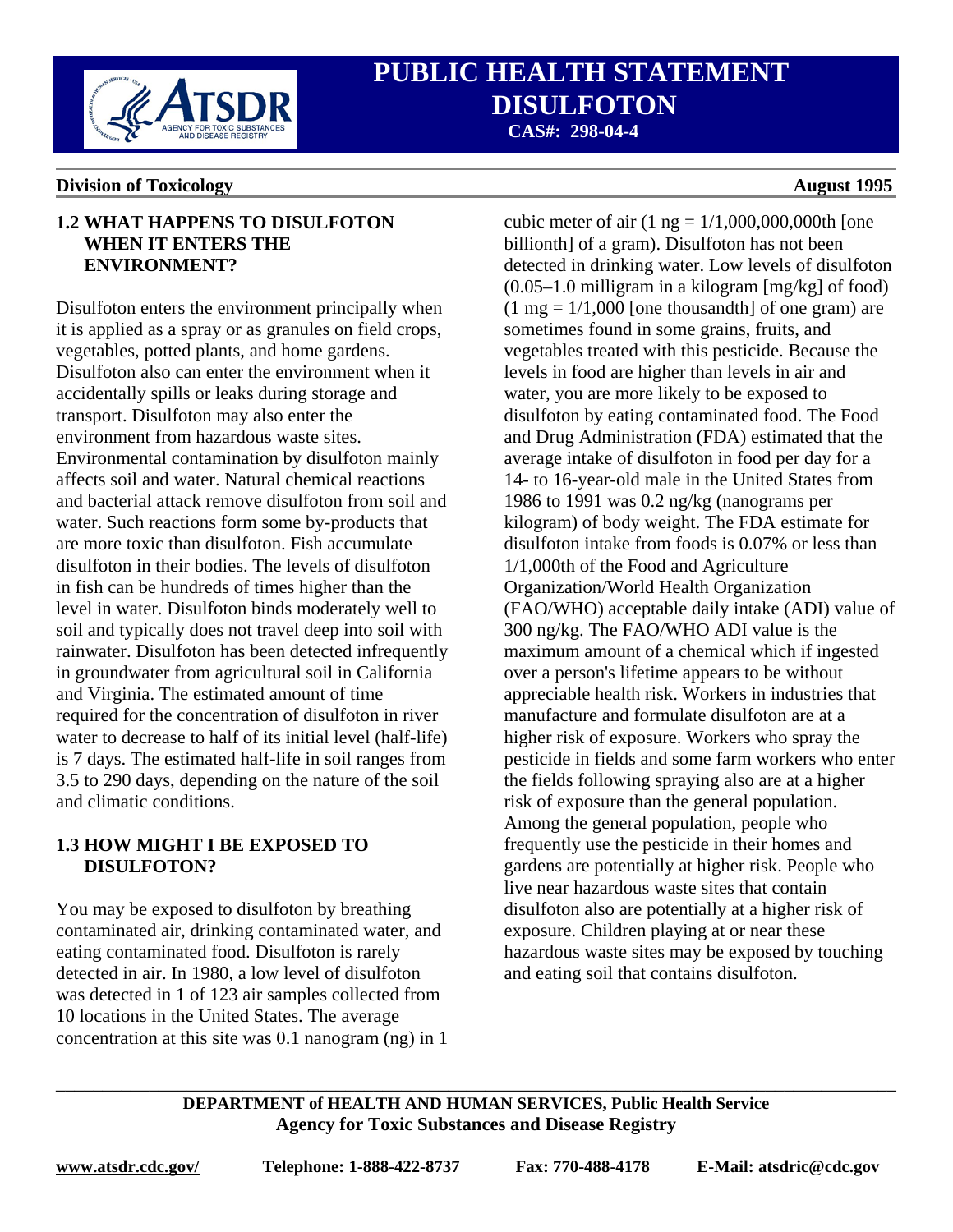

#### **Division of Toxicology August 1995**

#### **1.4 HOW CAN DISULFOTON ENTER AND LEAVE MY BODY?**

Disulfoton can easily enter your body when you breathe it in, swallow it, or have skin contact with it. The amount of disulfoton that enters your body depends on the amount in air, food, and water, and the length of time you are exposed to it. In an oily mixture, disulfoton may enter the body through the skin, lungs, or stomach more easily than it would in a water mixture. After disulfoton enters your body, the blood carries it to your organs and tissues. Disulfoton generally does not build up in your organs and tissues, but is initially changed to more harmful substances, which quickly break down to harmless by-products. The harmful breakdown products inhibit important enzymes (cholinesterases) in the nervous system, and this action can cause neurological effects. The harmless breakdown products do not have any known effects on the body. Studies in animals show that disulfoton and/or the breakdown products completely leave the body through the urine, feces, and exhaled air in about 10 days or less.

## **1.5 HOW CAN DISULFOTON AFFECT MY HEALTH?**

In people, disulfoton mainly causes harmful effects to the nervous system. The harmful breakdown products of disulfoton inhibit cholinesterase activity in the nervous system, which results in neurological effects. Depending on the amount of disulfoton that enters the body, neurological effects, such as inhibited cholinesterase activity, narrowing of the pupils, vomiting, diarrhea, drooling, difficulty in breathing, tremors, convulsions, and even death may occur. These effects can occur if you breathe in, swallow, or have skin contact with disulfoton.

Exposure to small amounts of disulfoton can sometimes inhibit cholinesterase activity without causing obvious neurological effects. If you take in disulfoton from food or water for long periods, you may also become nearsighted. You are less likely to die from skin contact with disulfoton than from swallowing it, but you may become weak and tired after skin contact.

Breathing in, swallowing, or having skin contact with high levels of disulfoton can cause similar neurological effects in animals. The neurological effects of disulfoton are the most common effects. Animals that swallowed disulfoton for long periods became nearsighted, and the structures of their eyes were further damaged. Results of animal studies suggest that female rats and mice are more sensitive to disulfoton than male rats and mice.

We do not know whether disulfoton causes reproductive or birth defects, or cancer in people. However, some studies suggest that disulfoton may cause reproductive effects in animals. Some animals that swallowed disulfoton during pregnancy had newborns with underdeveloped bones, damaged livers and kidneys, and underdeveloped testes. Animals that swallowed disulfoton for long periods did not develop cancer. Disulfoton has not been classified for carcinogenic effects by the Department of Health and Human Services (DHHS), the International Agency for Research on Cancer (IARC), or the EPA.

## **1.6 IS THERE A MEDICAL TEST TO DETERMINE WHETHER I HAVE BEEN EXPOSED TO DISULFOTON?**

Disulfoton and its breakdown products can be measured in the blood, urine, feces, liver, kidney, or

\_\_\_\_\_\_\_\_\_\_\_\_\_\_\_\_\_\_\_\_\_\_\_\_\_\_\_\_\_\_\_\_\_\_\_\_\_\_\_\_\_\_\_\_\_\_\_\_\_\_\_\_\_\_\_\_\_\_\_\_\_\_\_\_\_\_\_\_\_\_\_\_\_\_\_\_\_\_\_\_\_\_\_\_\_\_\_\_\_\_ **DEPARTMENT of HEALTH AND HUMAN SERVICES, Public Health Service Agency for Toxic Substances and Disease Registry**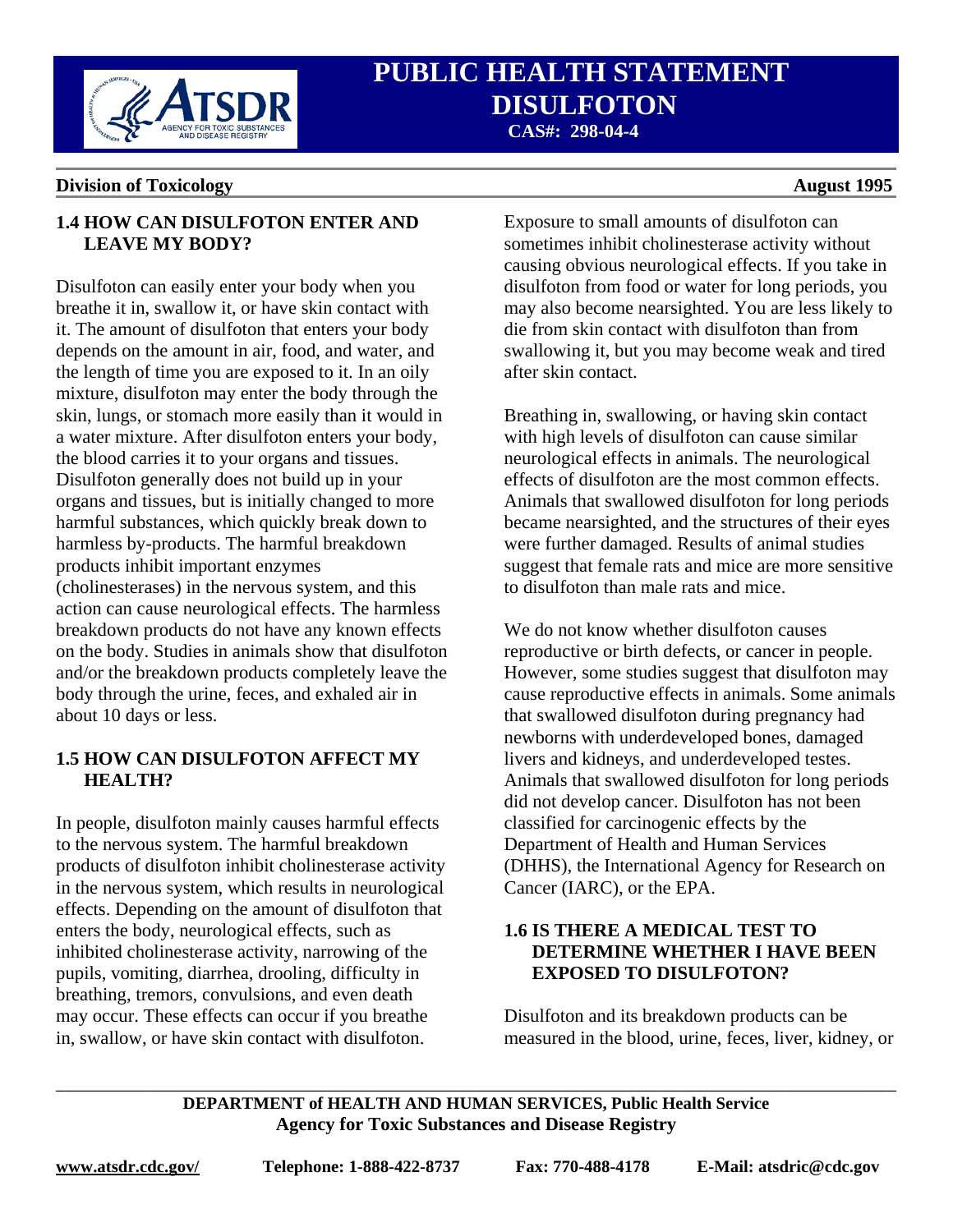

## **Division of Toxicology August 1995**

body fat of exposed people. In cases of occupational or accidental exposure to disulfoton, the breakdown products are often measured in the urine. The breakdown products are relatively specific for disulfoton and a few other similar organophosphate pesticides and can be detected in urine for up to one week after people were last exposed. Because disulfoton inhibits cholinesterase in blood and in blood cells, inhibition of this enzyme activity may also suggest exposure to disulfoton. Cholinesterase activity in blood and in blood cells may remain inhibited for as long as 1–2 weeks after the last exposure. Because other organophosphate pesticides also inhibit cholinesterase activity in blood and blood cells, this test is not specific for disulfoton. The measurement of cholinesterase in blood and blood cells and the amount of disulfoton breakdown products in the urine cannot always predict how much disulfoton you were exposed to. Your doctor can send samples of your blood or urine to special laboratories that perform these tests.

#### **1.7 WHAT RECOMMENDATIONS HAS THE FEDERAL GOVERNMENT MADE TO PROTECT HUMAN HEALTH?**

The National Institute for Occupational Safety and Health (NIOSH) recommends an exposure limit of 0.1 mg disulfoton/ $m<sup>3</sup>$  of air for a 10-hour workday within a 40-hour workweek.

EPA recommends that no more than 10 parts of disulfoton per billion parts (ppb) of water be present in drinking water that children drink for periods of up to 10 days. Disulfoton in drinking water should not exceed 3 ppb for children or 9 ppb for adults if they drink the water for longer periods, and should not exceed 0.3 ppb for adults who will drink the water during an average lifetime. EPA has

designated disulfoton as a hazardous substance, but it does not intend to cancel or restrict registration of pesticide products containing disulfoton. Federal regulations limit the amount of disulfoton that factories can release into waste water. EPA requires industries to report releases or spills of 1 pound or more.

## **1.8 WHERE CAN I GET MORE INFORMATION?**

# **If you have any more questions or concerns, please contact your community or state health or environmental quality department or:**

Agency for Toxic Substances and Disease Registry Division of Toxicology 1600 Clifton Road NE, Mailstop F-32 Atlanta, GA 30333

## **Information line and technical assistance:**

Phone: 888-422-8737 FAX: (770)-488-4178

ATSDR can also tell you the location of occupational and environmental health clinics. These clinics specialize in recognizing, evaluating, and treating illnesses resulting from exposure to hazardous substances.

#### **To order toxicological profiles, contact:**

National Technical Information Service 5285 Port Royal Road Springfield, VA 22161 Phone: 800-553-6847 or 703-605-6000

\_\_\_\_\_\_\_\_\_\_\_\_\_\_\_\_\_\_\_\_\_\_\_\_\_\_\_\_\_\_\_\_\_\_\_\_\_\_\_\_\_\_\_\_\_\_\_\_\_\_\_\_\_\_\_\_\_\_\_\_\_\_\_\_\_\_\_\_\_\_\_\_\_\_\_\_\_\_\_\_\_\_\_\_\_\_\_\_\_\_ **DEPARTMENT of HEALTH AND HUMAN SERVICES, Public Health Service Agency for Toxic Substances and Disease Registry** 

www.atsdr.cdc.gov/ **www.atsdr.cdc.gov/ Telephone: 1-888-422-8737 Fax: 770-488-4178 E-Mail: atsdric@cdc.gov**